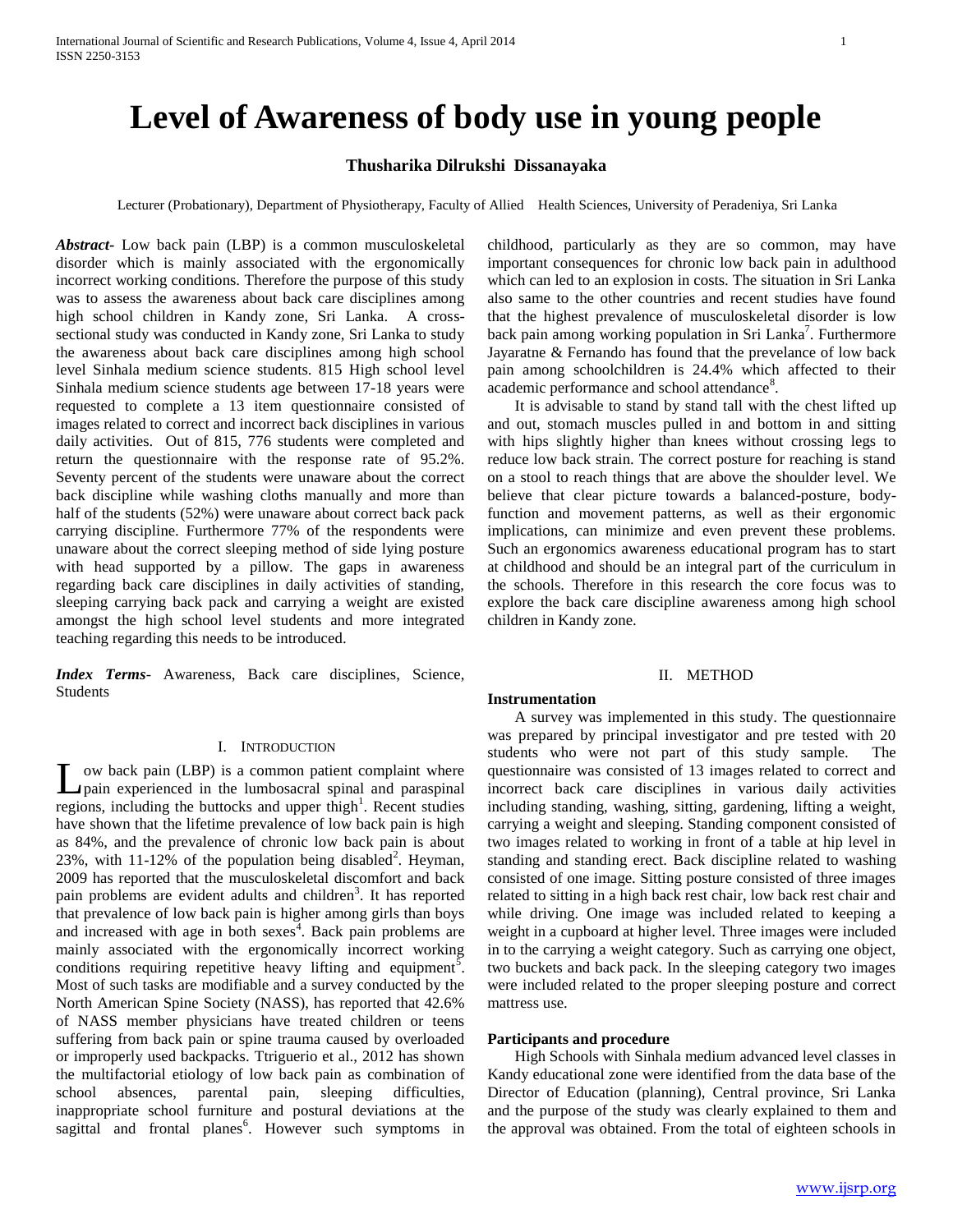Kandy zone, the sample of 815 Sinhala medium science students from nine schools were selected using envelop method. Students who were unwilling to participate in the research, absent on the day of data collection and Tamil and English medium students were excluded from the study.

 The data collection was carried out during the period of May to June 2012. Upon permission from the respective principals of the nine high schools selected to participate the survey, the author (TD) clearly explained the questionnaire and distributed it to the class representative of each class. The survey required approximately 15 min, after which the author collected the questionnaire from the class representative. Anonymity of respondents was maintained during data entry, data analysis and write-up phases. Data were analyzed using primarily statistical analysis with Statistical Package for the Social Sciences Version 17 (IBM Cooperation, NY, USA).

### III. RESULTS

# **Socio-demographic features**

 The total of 776, out of 815 high school level Sinhala medium science students aged between 17-18 years with a mean age of 17.9 (+-0.2) years were completed and return the questionnaire and the response rate was 95%. There were 320 males and 456 females among the respondents.

#### **Awareness of body use**

 Globally, students showed unsatisfactory awareness about doing a work in standing in front of table which is at their hip level and the true answer rate was 20% (Question 1). Eighty percent of students were aware on proper erect standing posture which the head up, shoulder blades back, knee straight and tucked stomach in (Question 2). According to the responses, 70% of the students were unaware the correct back discipline while washing cloths manually and 30% aware the correct posture of keeping washing cloths container on a bench which is at their hip level to reduce the stress on their back and knee (Question 3). Ninety four percent of students were aware correct seating posture of sitting with back straight (hip and knee 90 degrees bent), shoulder back and buttock touching the back of the chair when they are seating in a high back rest chair (Question 4). Thirty five percent of the respondents marked sitting with cross leg in a low back rest chair as correct which is an incorrect posture (Question 5). For the driving, correct posture of proper back support with knees at the same or higher than the hip level was marked by 90% of the respondents and ten percent gave incorrect marking (Question 6). Eighty three percent of the respondents marked correct back discipline while gardening in kneeling posture (Question 7) and for the image of keeping a weight at a higher level, 88% of the respondents gave correct marking of use of bench or seat to get the height near to the object keeping level (Question 8). Nearly half of the students (48%) were unaware about proper back discipline of carrying one object by hold the object close to the body with arms bent (Question 9). Even though the great amount of students (94%) were aware on correct method of carrying two buckets (Question 10), more than half (52%) of the students do not aware the proper back pack carrying method of use of both shoulder straps (Question 11). Majority (77%) of the respondents marked the lying on back sleeping posture without head and knee support by a pillow as correct which is incorrect and twenty three percent of the respondents were marked correct side lying posture with head supported by a pillow (Question 12). Ninety percent of the respondents were aware about correct mattress that should use for sleep (Question 13).

#### IV. DISCUSSION

Back pain is a major musculoskeletal disorder <sup>9</sup> which is evident not merely throughout older people, but also among youngsters. It may lead to a significant socioeconomic health issue, as a result of higher healthcare and sick leave  $\cos t^{10}$ . This problem can certainly limit with teaching toward the balancedposture, body-function, ergonomic implications and activity patterns. This kind of ergonomics awareness instructional method has to commence at child years and should possibly be an integral part of their school curriculum<sup>3</sup>.

 This study looked at the awareness of high school level Sinhala medium science students towards back disciplines in various daily activities. Majority of the respondents were unaware about correct back discipline when stand longer duration in front of a table at hip level (80%) ,manual washing (70%) and sleeping (77%). More than half of the respondents (52%) were unaware on correct back pack carrying discipline. Even though many respondents (88%) aware on correct method of keeping an object at a higher level, nearly half of the students (48%) were unaware about proper back discipline of carrying one object by hold the object close to the body with arms bent.

 Carrying a school bag is a daily activity for most children and the recommended load limit to carry varies from 5%-20% of their body weight  $11$ . Carrying overload may develop different symptoms of musculoskeletal disorders in upper back among children  $^{12}$ . Skoffer (1976) has identified that occurrence of low back pain among school children has a positive association of carrying school bag on one shoulder<sup>13</sup>. In our present study we have noticed that the level of awareness on correct back discipline of carrying back using two shoulders straps was low. This pattern of awareness was not similar with the study done by Puckree (2004) who reported that majority of the school students aware to carry the back packs over two shoulders  $14$ . This difference may be due to the current trend among school students, easiness of handling objects inside the back pack and crowd inside the public transport services in Sri Lankan set up. Under the sleeping method, the data was gathered about

awareness on correct sleeping posture and mattress type. Seventy seven percent of the respondents marked lying on back without head supported on a pillow as the correct sleeping posture instead of proper side lying technique. This is not an optimal daily practice, which increase the unwanted muscle effort in neck and back lead to reduce the quality of life $15$ .

 In Sri Lanka most of the people involved in cloth washing by using manual techniques. But the awareness on correct manual method falls 30%. This is similar to the findings of research done by Oberoi (2007) which stated that during the manual method, most of women do not care about their posture $16$ . The factor for the low level of accuracy in responses to this statement may be due to unfamiliarity on correct back disciplines and mental stress due to the heavy work load as a house wife.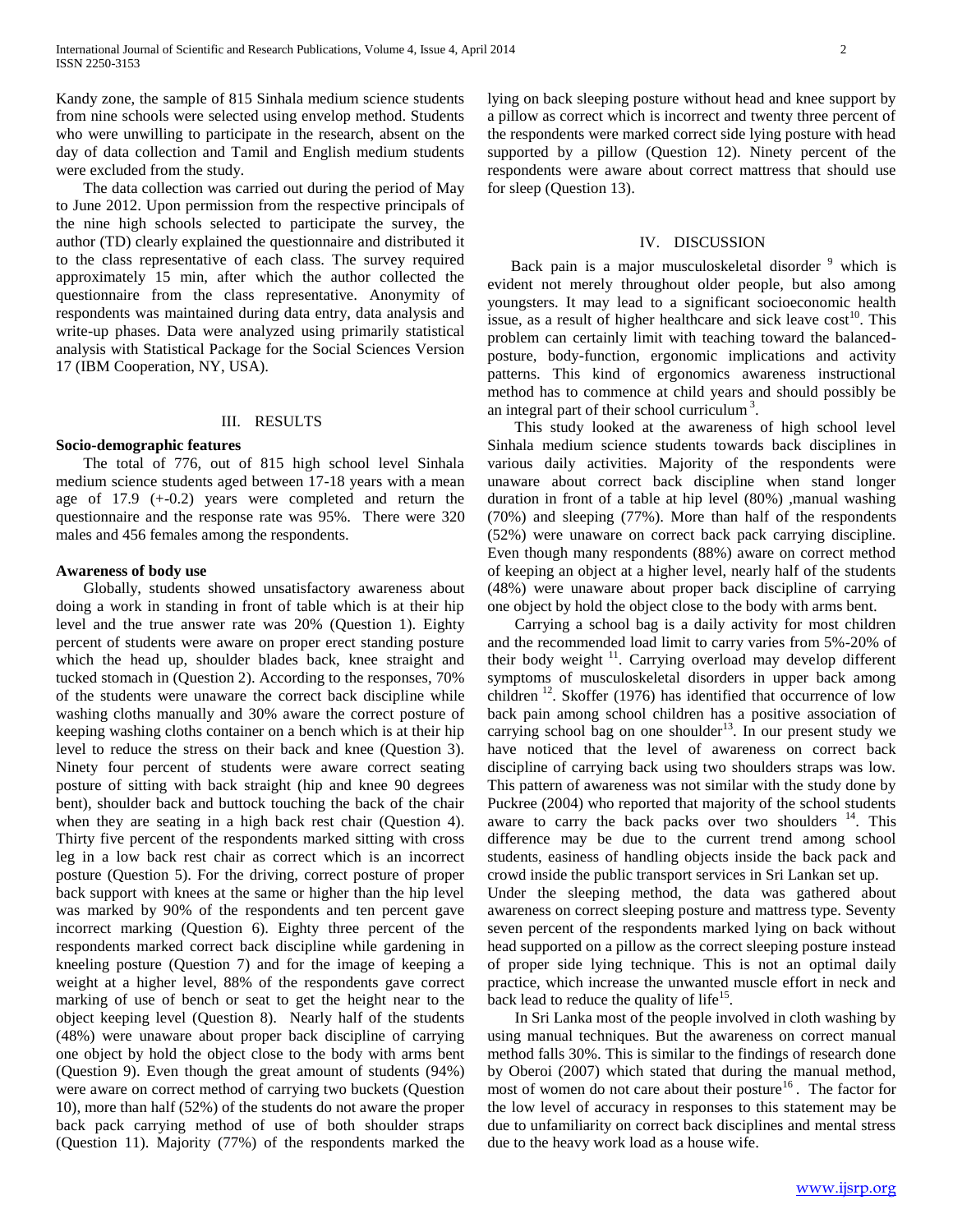The lack of awareness about back disciplines among high school level students is only tip of the iceberg. There exists a need to implement these facts by aggressive health education programs and group discussions. Instead of a glamorous approach, we want the mass media to create awareness and educate various aspects of back disciplines and body mechanics. We should encourage youngster in group discussions, interactive sessions and forums where all the doubts and aspects of back care discipline and its association with back injuries can be highlighted and clarified.

School:

Date of birth:

Male **Female** 

#### V. CONCLUSION

 This study was designed to assess high school students' awareness on back care disciplines in various daily activities. This was found that awareness on correct postures of sitting, sleeping and carrying object was low and, exist gaps about awareness related to back disciplines in daily activities among youngster needed to be include in the school curriculum with a more integrated teaching.

# VI. APPENDIX

Questionnaire

# **Level of Awareness of body use in young people**

Please tick the correct posture with  $(\sqrt{})$  mark and wrong posture with  $(X)$  in the relevant box. Q-01. Doing a work in front of a table at hip level in standing Q-02. Standing erect Q-03. Washing cloths manually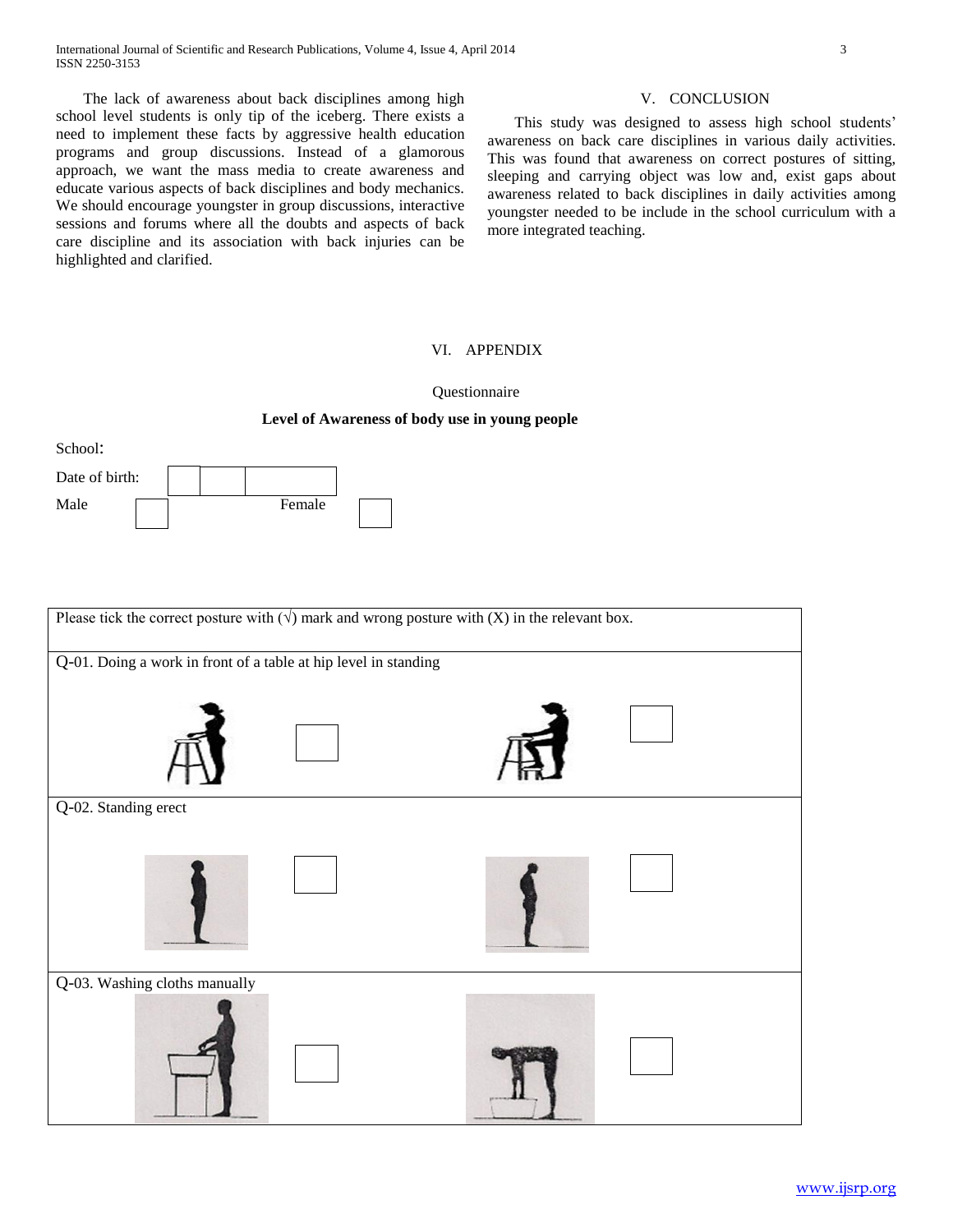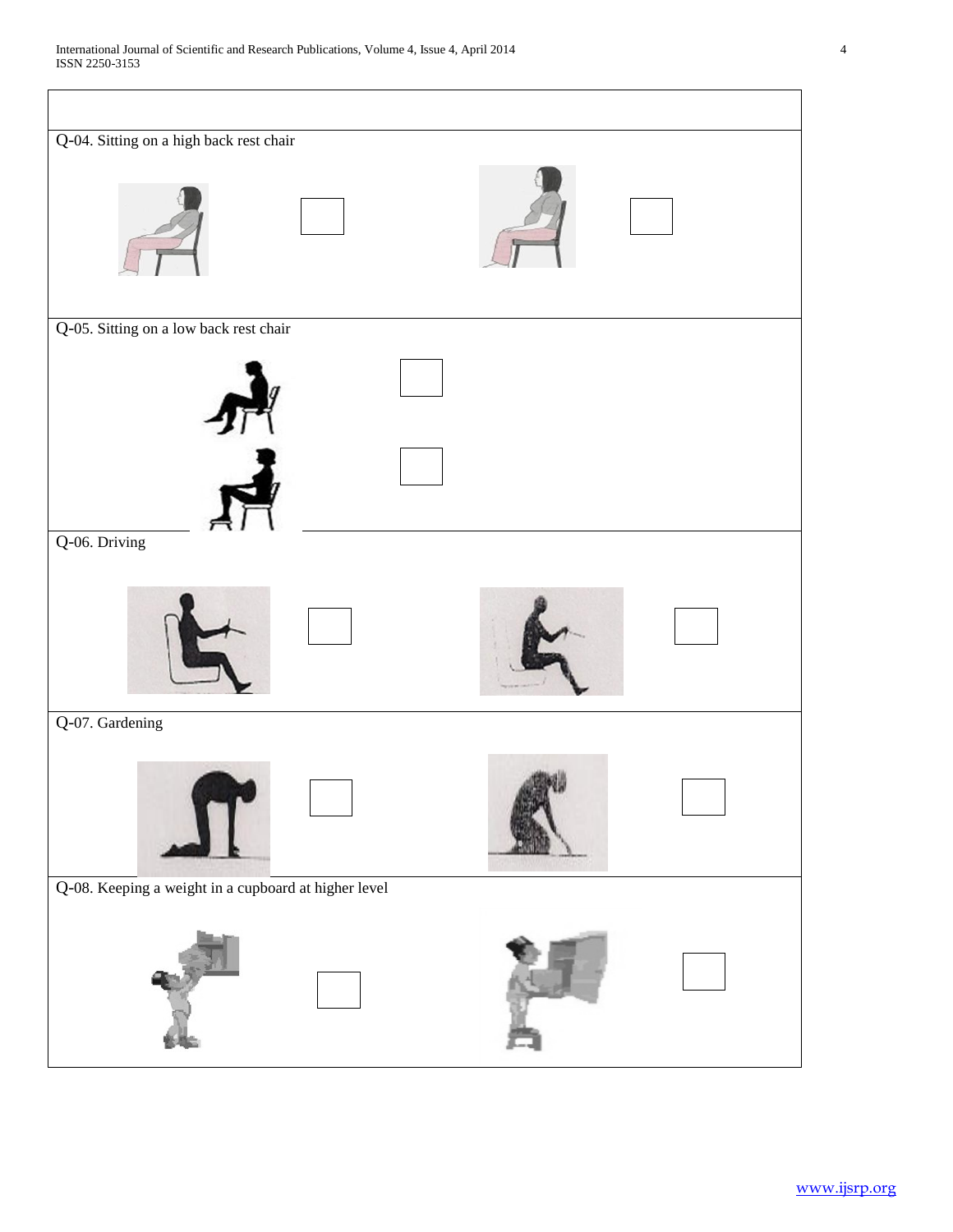